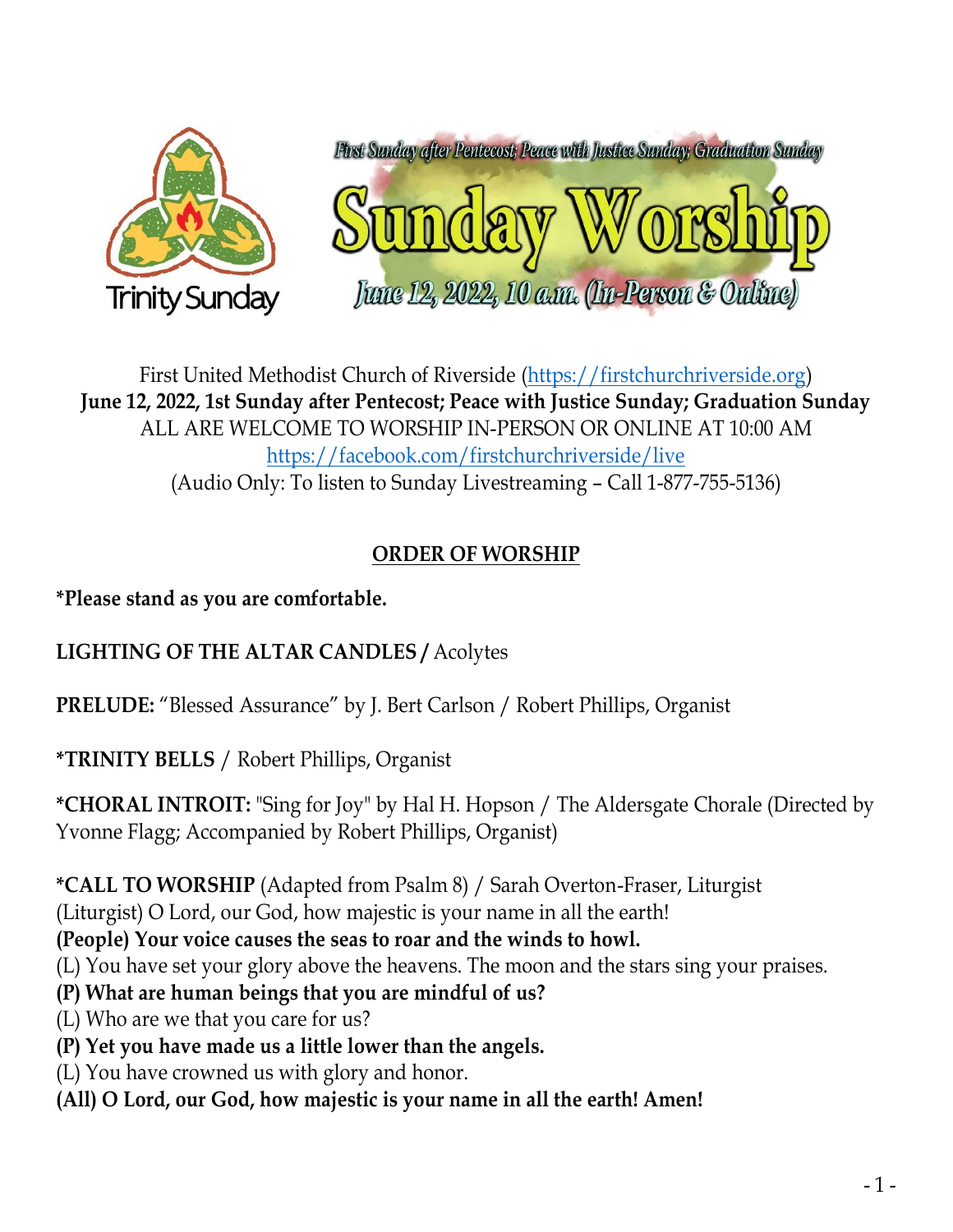**\*OPENING HYMN:** #64 "Holy, Holy, Holy! Lord God Almighty" by Reginald Heber / All (Led by Jennifer Walker; Accompanied by Robert Phillips)

**Verse 1**

**Holy, holy, holy! Lord God Almighty! Early in the morning our song shall rise to thee. Holy, holy, holy! Merciful and mighty, God in three persons, blessed Trinity!**

**Verse 2**

**Holy, holy, holy! All the saints adore thee, casting down their golden crowns around the glassy sea; cherubim and seraphim falling down before thee, which wert, and art, and evermore shalt be.**

**Verse 3**

**Holy, holy, holy! Though the darkness hide thee, though the eye of sinful man thy glory may not see, only thou art holy; there is none beside thee, perfect in power, in love and purity.**

**Verse 4 Holy, holy, holy! Lord God Almighty! All thy works shall praise thy name, in earth and sky and sea. Holy, holy, holy! Merciful and mighty, God in three persons, blessed Trinity.**

**WELCOME** / The Rev. J. T. Kim, Pastor

**THE CHURCH AT PRAYER** / The Rev. J. T. Kim, Pastor Sharing of Joys & Concerns

**PRAYER OF THE PEOPLE (UNISON)** (Adapted from Romans 5, John 16) / All (Led by Pastor J. T. Kim)

**We thank you, O Lord, for giving us love and peace, through your Son, Christ Jesus; for offering us the key to all spiritual knowledge, through your Holy Spirit. To those who are in the midst of life's problems, grant your wisdom and insight from above. To those who are burdened with anxiety and fear, offer your wise assurance in times of need. To those facing decisions about family or career, bless them with your wisdom on high. To those entering a new chapter in their lives— be it the birth of children, taking a new job, finding a place to live, or entering retirement— guide them on the proper path, and bless them with a sense of peace. This we pray in the name and wisdom of Jesus Christ, our Lord. Amen.**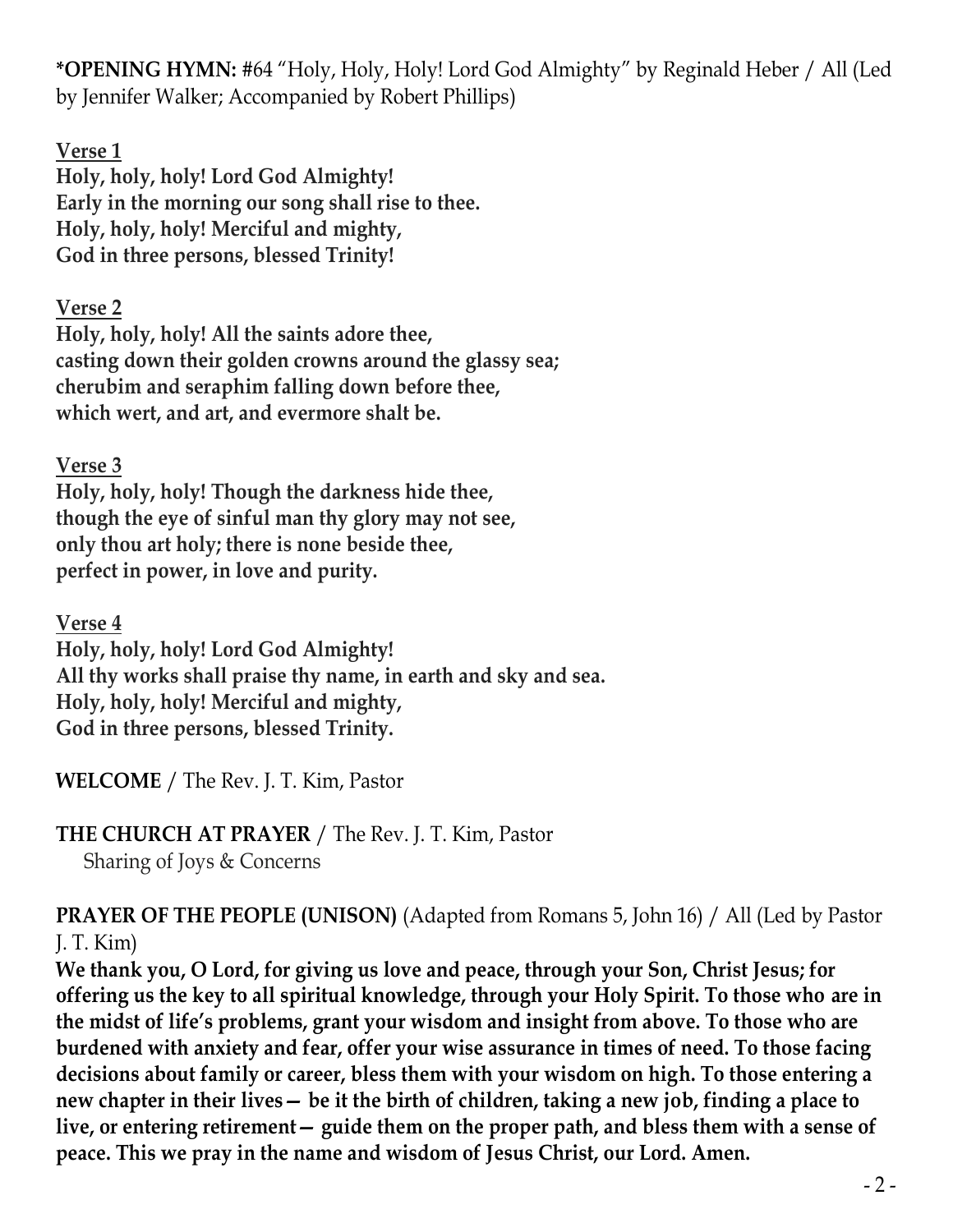**PRAYER RESPONSE:** "Hear Our Prayer, O Lord" by George Whelpton / The Aldersgate Chorale (Directed by Yvonne Flagg; Accompanied by Robert Phillips)

**INTERLUDE:** "This Is My Father's World" arranged by Larry Sue / Children's Chimes

**CHILDREN'S TIME:** Pastor Mateo Mamea, Director of Children's Ministry

**HONORING OUR GRADUATES OF CLASS OF 2022** / Pastor Mateo Mamea, Director of Youth Ministry

**Julian Jay Reyes (La Sierra High School) Clayton McEvoy (MA in European History from University of California Riverside) Chalmer Tomlinson (PhD in Biological Statistics from the University of North Carolina)**

**BLESSINGS FOR GRADUATES (UNISON)** / All (Led by Pastor Mateo Mamea) **God of truth and knowledge,**

**by your wisdom we are taught the way and the truth.**

**Bless these graduates of the Class of 2022 as they now finish this course of study.**

**We thank you for those who taught and worked beside them,**

**and all who supported them along the way.**

**Walk with these graduates as they leave and move forward in life.**

**Take away their anxiety and confusion of purpose.**

**Strengthen their many talents and skills,**

**instill in them a confidence in the future you plan,**

**where energies may be gathered up and used for the good of all people;**

**for the sake of Jesus Christ. Amen.**

(Adapted from *The United Methodist Book of Worship*, #536 "Blessings for Graduates" written by Andy Langford)

**INTERLUDE:** "Quiet Reflection" by Jason W. Krug / The Allegro Ringers

**\*GOSPEL READING: Matthew 21:28-31** (NRSV) / Sarah Overton-Fraser, Liturgist *The Parable of the Two Sons*

**<sup>28</sup> "What do you think? A man had two sons; he went to the first and said, 'Son, go and work in the vineyard today.' <sup>29</sup> He answered, 'I will not'; but later he changed his mind and went. <sup>30</sup> The father went to the second and said the same; and he answered, 'I go, sir'; but he did not go. <sup>31</sup> Which of the two did the will of his father?" They said, "The first." Jesus said to them, "Truly I tell you; the tax-collectors and the prostitutes are going into the kingdom of God ahead of you."**

(Liturgist) This Is the Gospel of Christ!

**(All) Glory to You, O Christ! Amen!**

**ANTHEM:** "Arise, My Soul, Arise!", Finnish folk melody arr. by Dale Wood / The Aldersgate Chorale (Directed by Yvonne Flagg; Accompanied by Robert Phillips)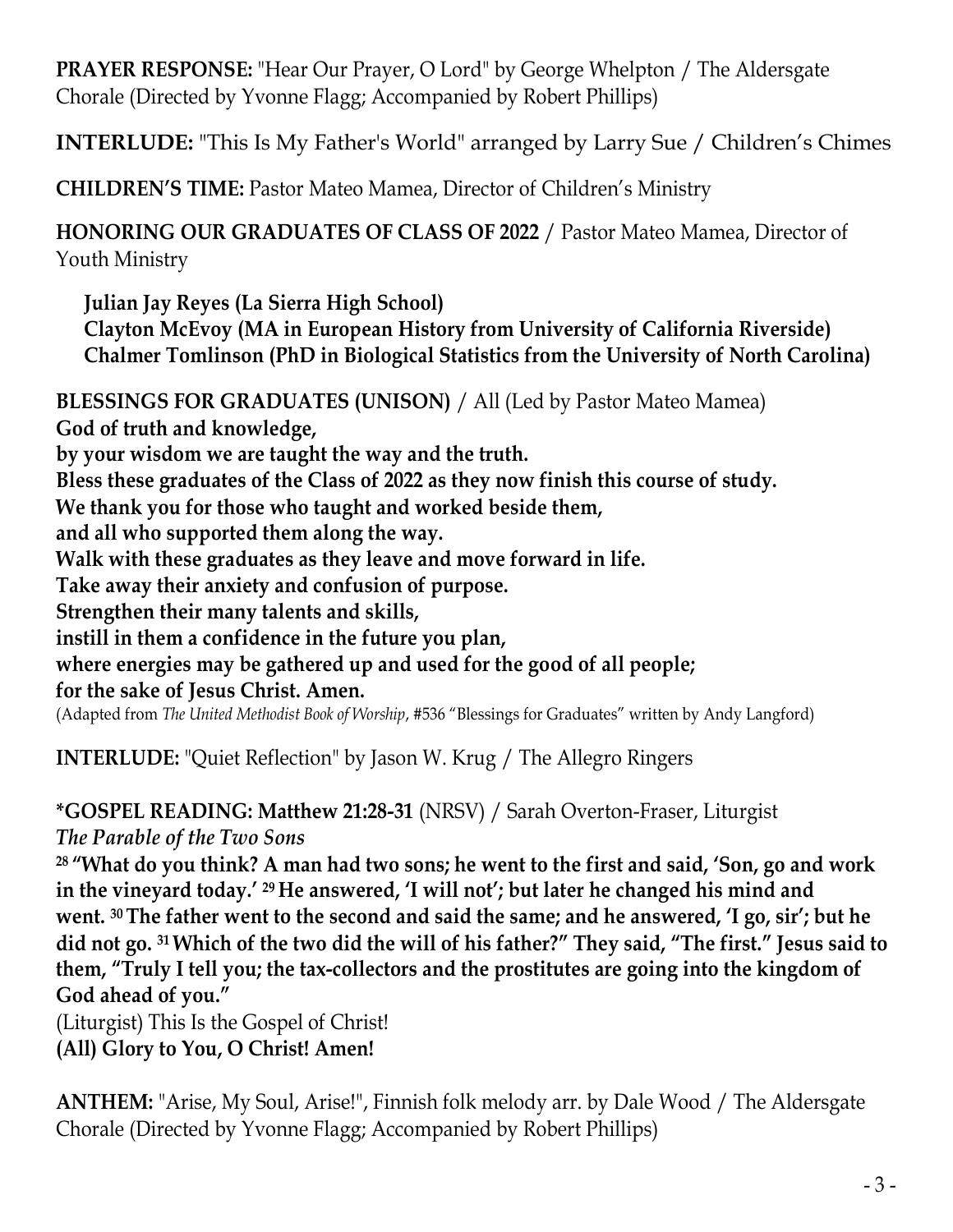### **SERMON: "THE PARABLE OF THE TWO SONS"**

(*Flood Gate* Sermon Series: Flood Gate #1 – "Coachability") / The Rev. J. T. Kim, Pastor

**\*HYMN OF DEDICATION:** "In Christ Alone" by Keith Getty and Stuart Townsend / All (Led by Jennifer Walker; Accompanied by Robert Phillips)

## **Verse 1**

**In Christ alone my hope is found, he is my light, my strength, my song; This cornerstone, this solid ground, firm through the fiercest drought and storm. What heights of love, what depths of peace, when fears are stilled, when strivings cease. My comforter, my all in all, here in the love of Christ I stand.**

## **Verse 2**

**In Christ alone who took on flesh, fullness of God in helpless babe! This gift of love and righteousness, scorned by the ones he came to save. Till on that cross as Jesus died, the wrath of God was satisfied. For every sin on him was laid; here in the death of Christ I live.**

# **Verse 3**

**There in the ground his body lay, light of the world by darkness slain; Then, bursting forth in glorious day, up from the grave he rose again! And as he stands in victory, sin's curse has lost its grip on me; For I am his and he is mine, bought with the precious blood of Christ.**

## **Verse 4**

**No guilt in life, no fear in death, this is the power of Christ in me; From life's first cry to final breath, Jesus commands my destiny. No power of hell, no scheme of man, can ever pluck me from his hand; Till he returns or calls me home, here in the power of Christ I'll stand!**

### **INVITATION TO THE OFFERING** (Adapted from Proverbs 8, Psalm 8) / Sarah Overton-Fraser, Liturgist

(Liturgist) Through holy wisdom, the Lord has made the world as a rich dwelling place, giving us stewardship over the created order. As God is mindful of us and of our needs, let us now be mindful of our obligation to the needs of others, through our generosity and responsibility for God's gifts. **(All) Amen!**

**OFFERTORY:** "O Trinity of Blessed Light" by Matthias Weckmann / Robert Phillips, Organist

**\*DOXOLOGY** #95 "Praise God, from Whom All Blessings Flow" (Words by Thomas Ken; Music attributed to Louis Bourgeois) / All

**Praise God, from whom all blessings flow; praise him, all creatures here below; praise him above, ye heavenly host; praise Father, Son, and Holy Ghost. Amen.**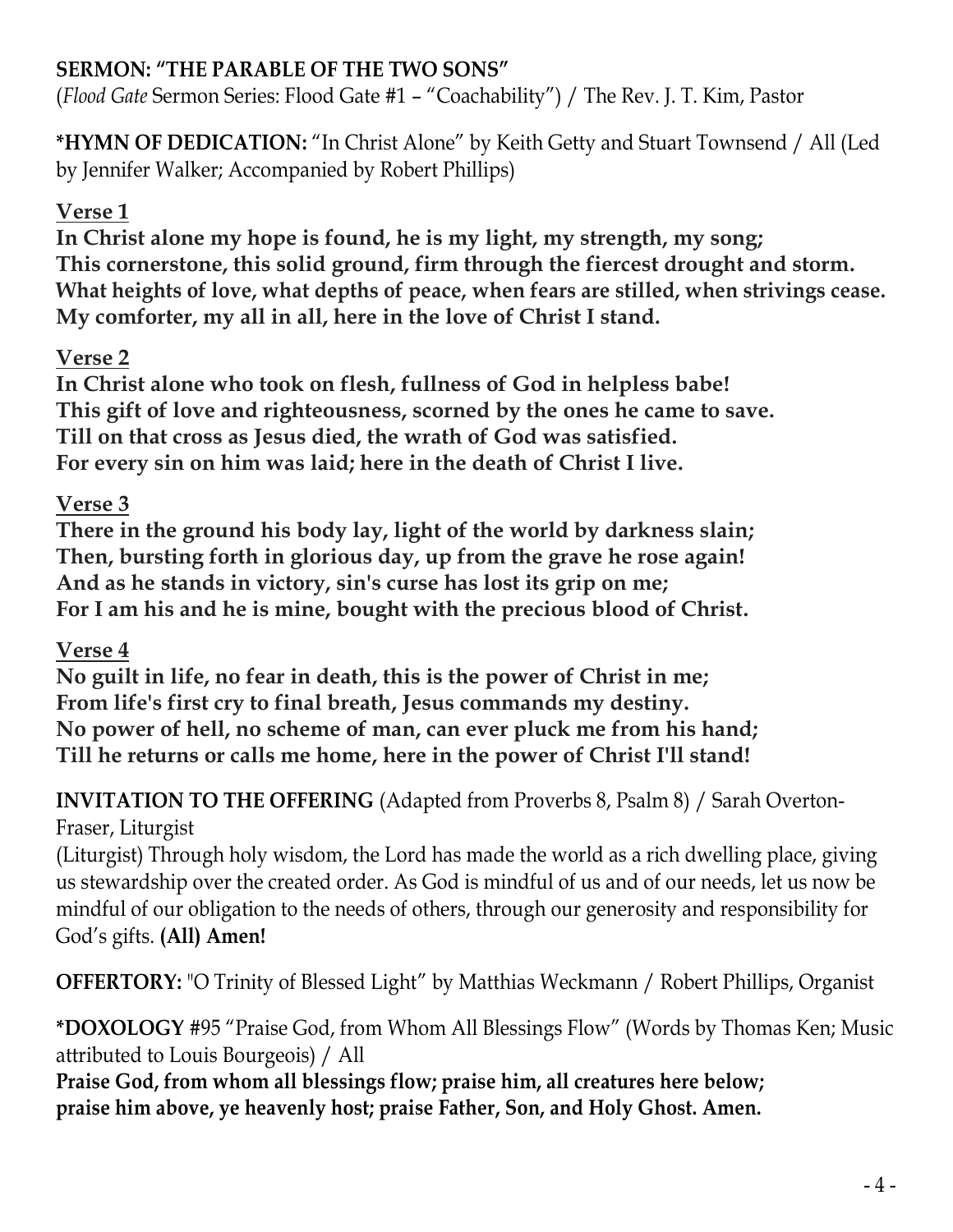### **\*UNISON PRAYER OF THANKSGIVING** (Proverbs 8, Psalm 8) / All (Led by Sarah Overton-Fraser, Liturgist)

**O Lord, we rejoice with thankful hearts, that you have given us this beautiful world in which to work and play— a world full of your wisdom and majesty. We offer praise with deepest gratitude for blessing us with your bounty. As we return a portion of your blessings to you, use these offerings, these tokens of our devotion to increase wisdom in the world, protect the created order, bless the vulnerable, heal the sick, and comfort the afflicted. Amen.**

# **LAITY BLESSINGS /** Kris Lovekin, Co-Lay Leader

**\*SENDING HYMN**: #369 "Blessed Assurance"/All (Led by Jennifer Walker; Accompanied by Robert Phillips)

### **Verse 1.**

**Blessed assurance, Jesus is mine! O what a foretaste of glory divine! Heir of salvation, purchase of God, born of his Spirit, washed in his blood.**

### **Refrain:**

**This is my story, this is my song, praising my Savior all the day long; this is my story, this is my song, praising my Savior all the day long.**

### **Verse 2.**

**Perfect submission, perfect delight, visions of rapture now burst on my sight; angels descending bring from above echoes of mercy, whispers of love. (Refrain)**

## **Verse 3.**

**Perfect submission, all is at rest; I in my Savior am happy and blest, watching and waiting, looking above, filled with his goodness, lost in his love. (Refrain)**

**\*RESPONSIVE BENEDICTION** (Adapted from Prov 8, Ps 8, Rom 5, John 16)

(Pastor) Go with the blessings of the Holy Spirit.

**(Congregation) God's Spirit leads us into truth.**

(P) Go with the blessing of holy Wisdom.

- **(C) God's Wisdom is our delight.**
- (P) Go with the blessing of the Son of God.

### **(C) God's inheritance fills us with joy.**

(P) Go with grace and peace!

**(All) Amen!**

**POSTLUDE:** "Toccata on Nicaea" by Page Long / Robert Phillips/Organist

# **CARRYING THE LIGHT OF CHRIST TO THE WORLD** /Acolytes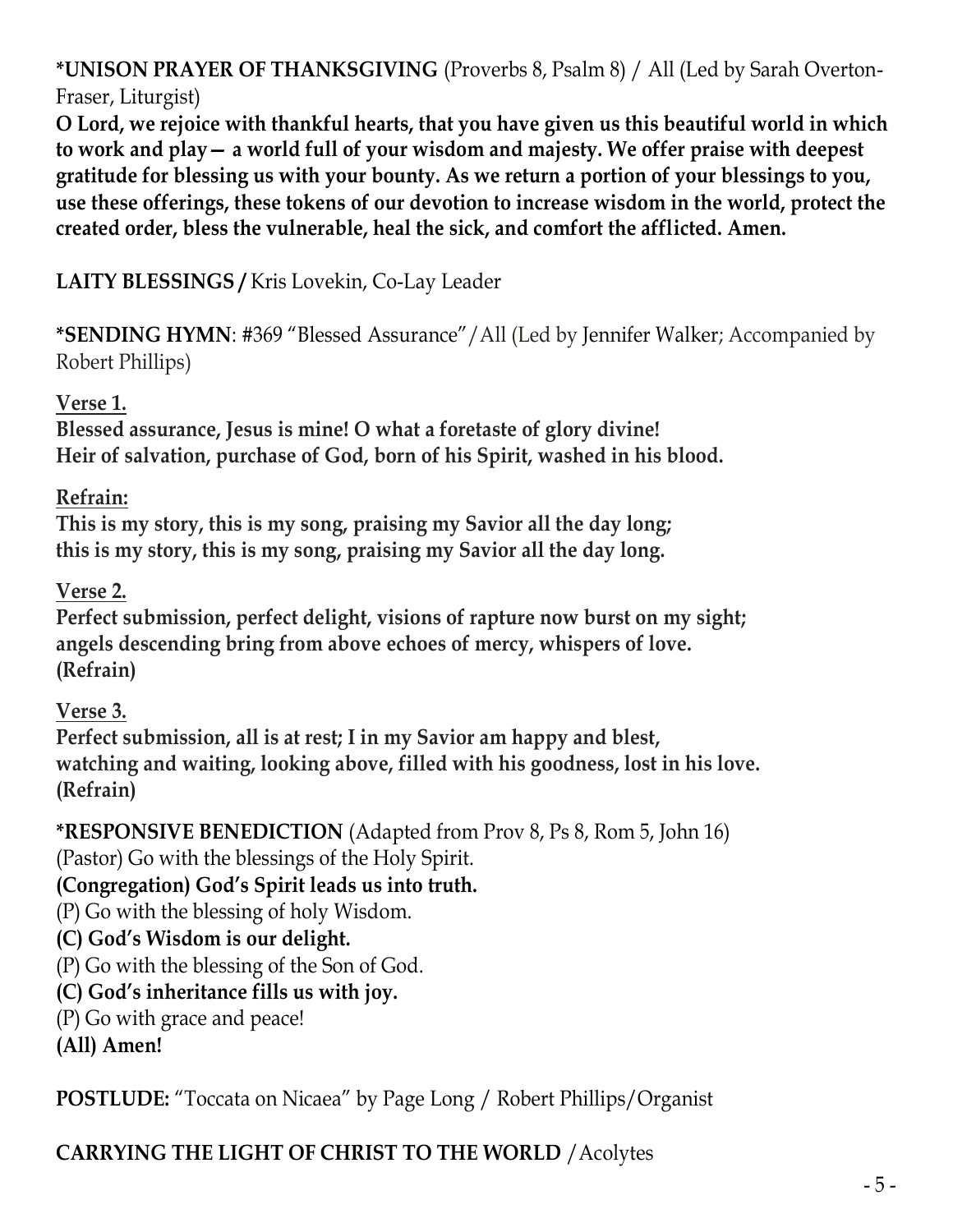"These worship liturgies have been adapted from The Abingdon Worship Annual 2019 & 2022. Copyright © 2018 & 2021 by Abingdon Press. Used by permission."

*God Bless You!*



*Our Big Thanks to the Worship/Media Team members who have faithfully served today: Acolytes: Organist: Robert Phillips Liturgist: Sarah Overton-Fraser Hymn Leader: Jennifer Walker Anthem: The Aldersgate Chorale Director: Yvonne Flagg Children's Time: Mateo Mamea Laity Blessings: Kris Lovekin, Co-Lay Leader Media/Livestream Team: Dan, Carmen and Gayla Lonsbery, Don Knowles Interludes: The Children's Chimes & The Allegro Ringers Bell Choir Director: Gayla Lonsbery Online Greeter: Mary Herrmann Altar Décor: Rev. Beverly Devine and the Décor Team Head Usher: Matt Gorder*

#### **In Our Thoughts and Prayers**

**Rose Roberts (Jazz & Chandra Roberts' Family), Chandra Roberts, Lynn Ashworth, Cheryl Riggs, Eugene Brown, Jason Pritchard, Nathaniel Pritchard, Greg Campbell, Tony Miller, Lisa & David Wallace, Winston, Madison (and her father), Jeff Rindskopf, Randy, Jordan, Jim Ashworth, Margaret Berger, Lee Ann and Alfred Kocharian, Buddy Irving, Brian Weidinger, Rosalie Bustamante, Debbie Hofmann, John Logger, Bill McInRoe, Dianne Purkey, Mary Bidwell, Mary Boon, Virginia Brawner, Melva Cooke, DeDe Earhart, Velma Wellborn, Bill Wolter, Family of Doris Wright, Family of Kathleen Phillips, Sabrina Gilbert, Family of Tom Hanrahan, Bill Kerrick, Cody Williams, Family of Bob Mayou, Barbara Spencer, Lopez Family, Stephanie Rush.**

**(Please update our prayer list by contacting our church office. Thank you!)**